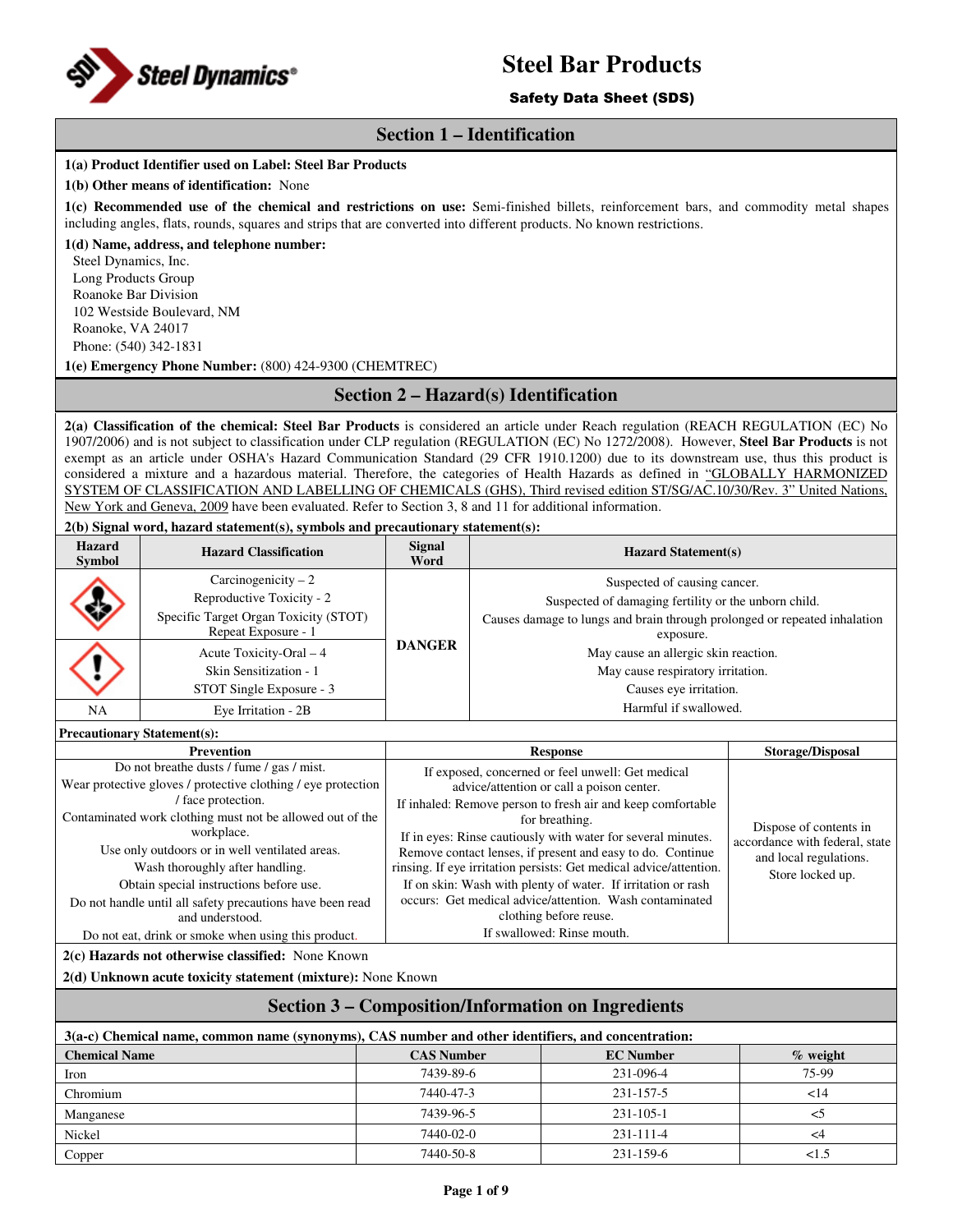

**Safety Data Sheet (SDS)** Revision: 05/24/2019

| arbon. |  | ∼⊷ |
|--------|--|----|
|        |  |    |
|        |  |    |

**EC** - European Community **CAS** - Chemical Abstract Service

# **Section 3 – Composition/Information on Ingredients (continued)**

### **3(a-c) Chemical name, common name (synonyms), CAS number and other identifiers, and concentration (continued):**

• Commercial steel products contain small amounts of various constituents in addition to those listed. These small quantities are frequently referred to as "trace" or "residual" constituents that generally originate in the raw materials used. Steel products may contain the following trace or residual constituents including typical percentages for the elements identified: lead at levels less than( $\lt$ ) 0.1%.

# **Section 4 – First-aid Measures**

#### **4(a) Description of necessary measures:**

- **Inhalation: Steel Bar Products** as sold/shipped is not a likely form of exposure. However, during further processing (welding, grinding, burning, etc.), if inhaled: Remove person to fresh air and keep comfortable for breathing. If exposed, concerned or feel unwell: Get medical advice/attention.
- **Eye Contact: Steel Bar Products** as sold/shipped is not a likely form of exposure. However, during further processing (welding, grinding, burning, etc.), if in eyes: Rinse cautiously with water for several minutes. Remove contact lenses, if present and easy to do. Continue Rinsing. If eye irritation persists: Get medical advice attention. If exposed, concerned or feel unwell: Get medical advice/attention.
- **Skin Contact:** If on skin: Wash thoroughly after handling. Wash with plenty of water. If irritation or rash occurs: Get medical advice/attention. Take off and wash contaminated clothing before reuse. If exposed, concerned or feel unwell: Get medical advice/attention.
- **Ingestion: Steel Bar Products** as sold/shipped is not a likely form of exposure. However, during further processing (welding, grinding, burning, etc.), if exposed, concerned or feel unwell: Get medical advice/attention.

## **4(b) Most important symptoms/effects, acute and delayed (chronic):**

- **Inhalation: Steel Bar Products** as sold/shipped is not likely to present an acute or chronic health effect.
- **Eye: Steel Bar Products** as sold/shipped is not likely to present an acute or chronic health effect.
- **Skin: Steel Bar Products** as sold/shipped is not likely to present an acute or chronic health effect.
- **Ingestion: Steel Bar Products** as sold/shipped is not likely to present an acute or chronic health effect.

However, during further processing (welding, grinding, burning, etc.), individual components may illicit an acute or chronic health effect. Refer to Section 11-Toxicological Information.

## **4(c) Immediate Medical Attention and Special Treatment:** None Known

# **Section 5 – Fire-fighting Measures**

**5(a) Suitable (and unsuitable) Extinguishing Media:** Not Applicable for **Steel Bar Products** as sold/shipped. Use extinguishers appropriate for surrounding materials.

**5(b) Specific Hazards arising from the chemical:** Not Applicable for **Steel Bar Products** as sold/shipped. When burned, toxic smoke, fume and vapor may be emitted.

**5(c) Special protective equipment and precautions for fire-fighters:** Self-contained NIOSH approved respiratory protection and full protective clothing should be worn when fumes and/or smoke from fire are present. Heat and flames cause emittance of acrid smoke and fumes. Do not release runoff from fire control methods to sewers or waterways. Firefighters should wear full face-piece self-contained breathing apparatus and chemical protective clothing with thermal protection. Direct water stream will scatter and spread flames and, therefore, should not be used.

## **Section 6 - Accidental Release Measures**

**6(a) Personal Precautions, Protective Equipment and Emergency Procedures:** Not Applicable for **Steel Bar Products** as sold/shipped. For spills involving finely divided particles, clean-up personnel should be protected against contact with eyes and skin. If material is in a dry state, avoid inhalation of dust.

**6(b) Methods and materials for containment and clean up:** Not Applicable for **Steel Bar Products** as sold/shipped. Collect material in appropriate, labeled containers for recovery or disposal in accordance with federal, state, and local regulations. Follow applicable OSHA regulations (29 CFR 1910.120) and all other pertinent state and federal requirements.

# **Section 7 - Handling and Storage**

**7(a) Precautions for safe handling:** Not Applicable for **Steel Bar Products** as sold/shipped, however further processing (welding, burning, grinding, etc.) with the potential for generating high concentrations of airborne particulates should be evaluated and controlled as necessary. Obtain special instructions before use. Do not handle until all safety precautions have been read and understood. Use only outdoors or in well ventilated areas. Practice good housekeeping. Avoid breathing metal fumes and/or dust. Do not eat, drink or smoke when using this product. Cut resistant gloves and sleeves should be worn when working with steel products.

**7(b) Conditions for safe storage, including any incompatibilities:** Store away from acids and incompatible materials.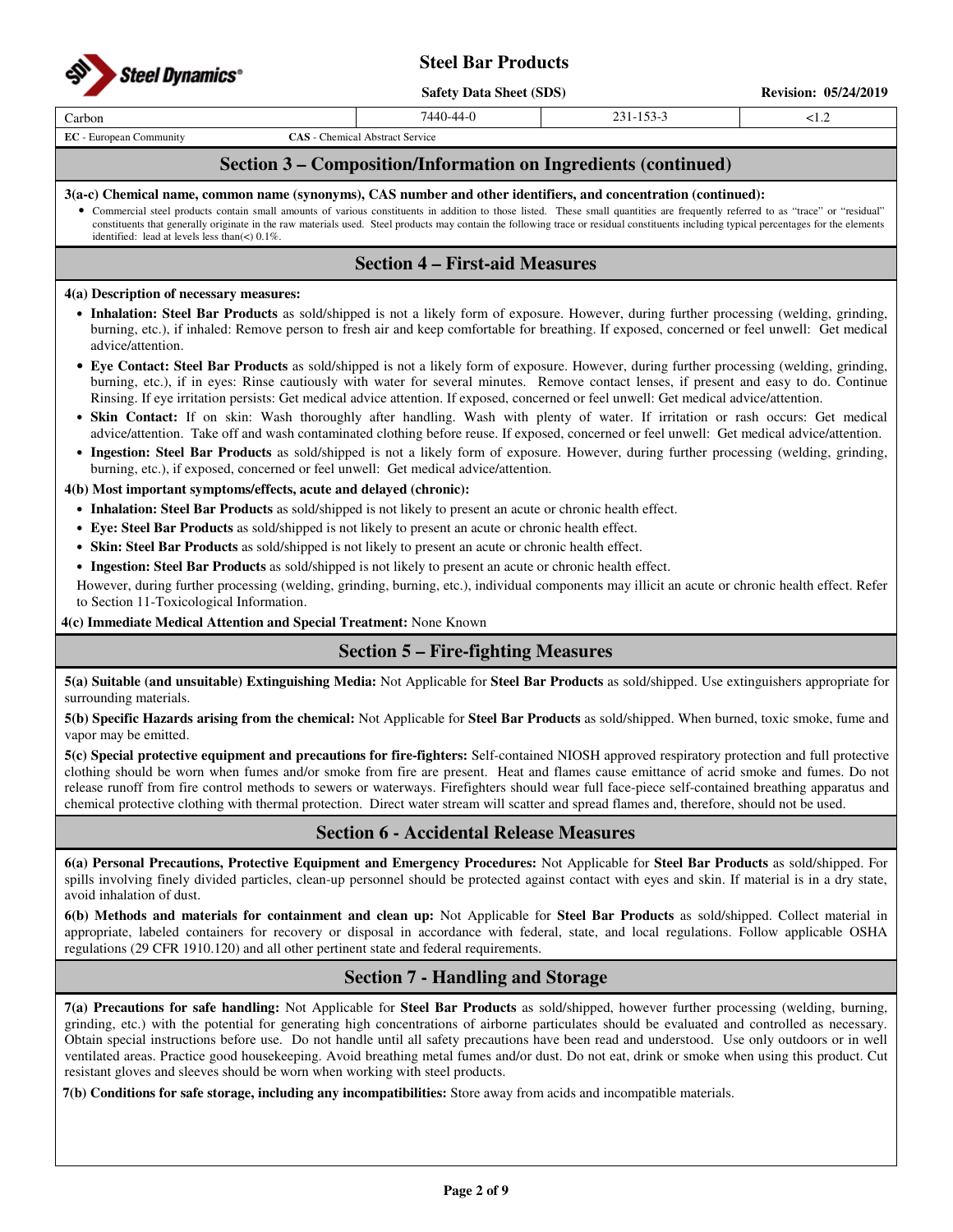

## **Section 8 - Exposure Controls / Personal Protection**

**8(a) Occupational Exposure Limits (OELs): Steel Bar Products** as sold/shipped in its physical form does not present an inhalation, ingestion or contact hazard, nor would any of the following exposure data apply. However, operations such as burning, welding (high temperature), sawing, brazing, machining, grinding, etc. may produce fumes and/or particulates. The following exposure limits are offered as reference for an experienced industrial hygienist to review.

| <b>Ingredients</b> | OSHA PEL <sup>1</sup>                                                                        | <b>ACGIH TLV<sup>2</sup></b>                                                                         | NIOSH REL $3$                                                     | IDLH $4$                                    |
|--------------------|----------------------------------------------------------------------------------------------|------------------------------------------------------------------------------------------------------|-------------------------------------------------------------------|---------------------------------------------|
| Iron               | $10 \text{ mg/m}^3$ (as iron oxide fume)                                                     | $5.0 \text{ mg/m}^3$ (as iron oxide dust and fume)                                                   | $5.0 \text{ mg/m}^3$ (as iron oxide dust<br>and fume)             | 2,500 mg Fe/m <sup>3</sup>                  |
| Chromium           | $0.5$ mg/m <sup>3</sup> (as Cr II & III, inorganic<br>compounds)                             | $0.5 \text{ mg/m}^3$ (as Cr III, inorganic<br>compounds)                                             | $0.5$ mg/m <sup>3</sup> (as Cr II & III,<br>inorganic compounds)  | 250 mg/m <sup>3</sup> (as Cr II &<br>metal) |
|                    | $1.0$ mg/m <sup>3</sup> (as Cr, metal)                                                       | $0.5 \text{ mg/m}^3$ (as Cr, metal)                                                                  | $0.5 \text{ mg/m}^3$ (as Cr, metal)                               | $25 \text{ mg/m}^3$ (as Cr III)             |
|                    | $0.005$ mg/m <sup>3</sup> (as Cr VI, inorganic<br>compounds & certain water insoluble)       | $0.05$ mg/m <sup>3</sup> (as Cr VI, inorganic<br>compounds)                                          | $0.001$ mg/m <sup>3</sup> (as Cr VI,<br>inorganic compounds &     | $15 \text{ mg/m}^3$ (as Cr VI)              |
|                    | "AL" $0.0025$ mg/m <sup>3</sup> (as Cr VI, inorganic<br>compounds & certain water insoluble) | 0.01 mg/m <sup>3</sup> (as Cr VI, inorganic<br>compounds & certain water insoluble)                  | certain water insoluble)                                          |                                             |
| Manganese          | $(C)$ 5.0 mg/m <sup>3</sup> (as Fume & Mn                                                    | $0.2 \text{ mg/m}^3$                                                                                 | $(C) 5.0$ mg/m <sup>3</sup>                                       | 500 mg $Mn/m3$                              |
|                    | compounds)                                                                                   |                                                                                                      | $1.0 \text{ mg/m}^3$ (as fume)                                    |                                             |
|                    |                                                                                              |                                                                                                      | $(STEL)$ 3.0 mg/m <sup>3</sup>                                    |                                             |
| Nickel             | $1.0 \text{ mg/m}^3$ (as Ni metal & insoluble<br>compounds)                                  | $1.5 \text{ mg/m}^3$ (as inhalable fraction <sup>5</sup> Ni<br>metal)                                | $0.015$ mg/m <sup>3</sup> (as Ni metal &<br>insoluble and soluble | $10 \text{ mg/m}^3$ (as Ni)                 |
|                    |                                                                                              | $0.2 \text{ mg/m}^3$ (as inhalable fraction Ni<br>inorganic only insoluble and soluble<br>compounds) | compounds)                                                        |                                             |
| Copper             | $0.1 \text{ mg/m}^3$ (as fume, Cu)                                                           | $0.2 \text{ mg/m}^3$ (as fume)                                                                       | 1.0 mg/m <sup>3</sup> (as dusts $\&$ mists)                       | 100 mg $Cu/m3$                              |
|                    | $1.0 \text{ mg/m}^3$ (as dusts & mists, Cu)                                                  | $1.0$ mg/m <sup>3</sup> (as dusts & mists, Cu)                                                       |                                                                   |                                             |
| Carbon             | 15 mg/m <sup>3</sup> (as total dust, $PNOR6$ )                                               | $10 \text{ mg/m}^3$ (as inhalable fraction, PNOS <sup>7</sup> )                                      | <b>NE</b>                                                         | NE                                          |
|                    | $5.0 \text{ mg/m}^3$ (as respirable fraction, PNOR)                                          | 3.0 mg/m <sup>3</sup> (as respirable fraction, $8$ )<br>PNOS)                                        |                                                                   |                                             |

#### **NE -** None Established

1. OSHA Permissible Exposure Limits (PELs) are 8-hour TWA (time-weighted average) concentrations unless otherwise noted. A (C) designation denotes a ceiling limit, which should not be exceeded during any part of the working exposure unless otherwise noted. A Peak is defined as the acceptable maximum peak for a maximum duration above the ceiling concentration for an eight-hour shift. A skin notation refers to the potential significant contribution to the overall exposure by the cutaneous route, either by contact with vapors or, of probable greater significance, by direct skin contact with the substance. A Short Term Exposure Limit (STEL) is defined as a 15-minute exposure, which should not be exceeded at any time during a workday. An Action level (AL) is used by OSHA and NIOSH to express a health or physical hazard. They indicate the level of a harmful or toxic substance/activity, which requires medical surveillance, increased industrial hygiene monitoring, or biological monitoring. Action Levels are generally set at one half of the PEL but the actual level may vary from standard to standard. The intent is to identify a level at which the vast majority of randomly sampled exposures will be below the PEL.

- 2. Threshold Limit Values (TLV) established by the American Conference of Governmental Industrial Hygienists (ACGIH) are 8-hour TWA concentrations unless otherwise noted. A Short Term Exposure Limit (STEL) is defined as the maximum concentration to which workers can be exposed for a short period of time (15 minutes) for only four times throughout the day with at least one hour between exposures. A "skin" notation refers to the potential significant contribution to the overall exposure by the cutaneous route, either by contact with vapors or, of probable greater significance, by direct skin contact with the substance. ACGIH-TLVs are only recommended guidelines based upon consensus agreement of the membership of the ACGIH. As such, the ACGIH TLVs are for guideline use purposes and are not legal regulatory standards for compliance purposes. The TLVs are designed for use by individuals trained in the discipline of industrial hygiene relative to the evaluation of exposure to various chemical or biological substances and physical agents that may be found in the workplace.
- 3. The National Institute for Occupational Safety and Health Recommended Exposure Limits (NIOSH-REL) Compendium of Policy and Statements. NIOSH, Cincinnati, OH (1992). NIOSH is the federal agency designated to conduct research relative to occupational safety and health. As is the case with ACGIH TLVs, NIOSH RELs are for guideline purposes only and as such are not legal, regulatory limits for compliance purposes.
- 4. The "immediately dangerous to life or health air concentration values (IDLHs)" are used by NIOSH as part of the respirator selection criteria and were first developed in the mid-1970's by NIOSH. The Documentation for Immediately Dangerous to Life or Health Concentrations (IDLHs) is a compilation of the rationale and sources of information used by NIOSH during the original determination of 387 IDLHs and their subsequent review and revision in 1994.
- 5. Inhalable fraction. The concentration of inhalable particulate for the application of this TLV is to be determined from the fraction passing a size-selector with the characteristics defined in the ACGIH 2015 TLVs ® and BEIs ® (Biological Exposure Indices) Appendix D, paragraph A.
- 6. PNOR (Particulates Not Otherwise Regulated). All inert or nuisance dusts, whether mineral, inorganic, or organic, not listed specifically by substance name are covered by a limit which is the same as the inert or nuisance dust limit of 15 mg/m<sup>3</sup> for total dust and 5 mg/m<sup>3</sup> for the respirable fraction.
- 7. PNOS (Particulates Not Otherwise Specified). Particulates identified under the PNOS heading are "nuisance dusts" containing no asbestos and <1% crystalline silica.
- Respirable fraction. The concentration of respirable dust for the application of this limit is to be determined from the fraction passing a size-selector with the characteristics defined in ACGIH 2015 TLVs ® and BEIs ® Appendix D, paragraph C.

**8(b) Appropriate Engineering Controls:** Use controls as appropriate to minimize exposure to metal fumes and dusts during handling operations. Provide general or local exhaust ventilation systems to minimize airborne concentrations. Local exhaust is necessary for use in enclosed or confined spaces. Provide sufficient general/local exhaust ventilation in pattern/volume to control inhalation exposures below current exposure limits.

#### **8(c) Individual Protection Measures:**

• **Respiratory Protection:** Seek professional advice prior to respirator selection and use. Follow OSHA respirator regulations (29 CFR 1910.134) and, if necessary, use only a NIOSH-approved respirator. Select respirator based on its suitability to provide adequate worker protection for given working conditions, level of airborne contamination, and presence of sufficient oxygen. Concentration in air of the various contaminants determines the extent of respiratory protection needed. Half-face, negative-pressure, air-purifying respirator equipped with P100 filter is acceptable for concentrations up to 10 times the exposure limit. Full-face, negative-pressure, air-purifying respirator equipped with P100 filter is acceptable for concentrations up to 50 times the exposure limit. Protection by air-purifying negativepressure and powered air respirators is limited. Use a positive-pressure-demand, full-face, supplied air respirator or self-contained …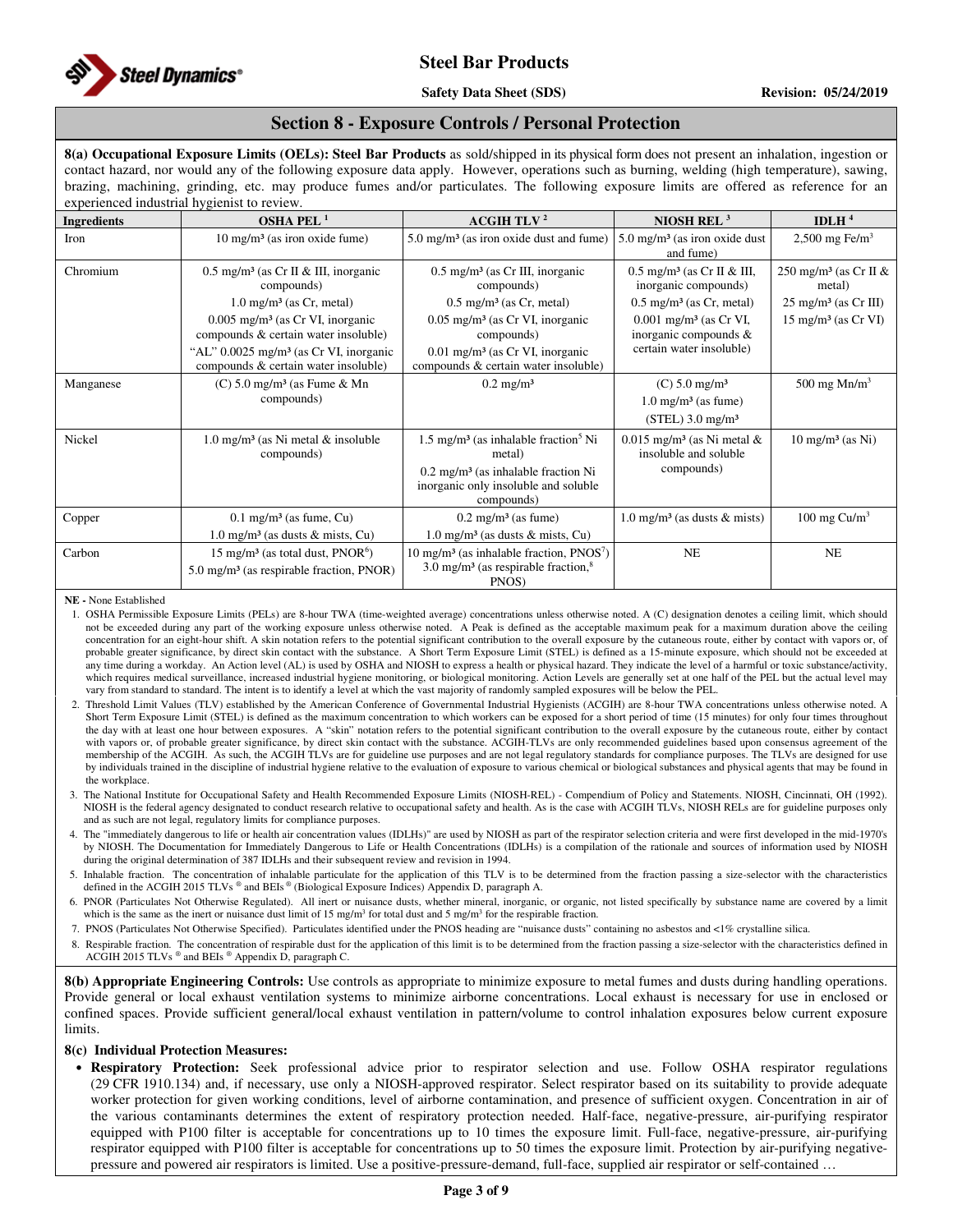## **Section 8 - Exposure Controls / Personal Protection (continued)**

#### **8(c) Individual Protection Measures (continued):**

• **Respiratory Protection (continued):** … breathing apparatus (SCBA) for concentrations above 50 times the exposure limit. If exposure is above the IDLH (Immediately dangerous to life or health) for any of the constituents, or there is a possibility of an uncontrolled release or exposure levels are unknown, then use a positive-pressure demand full-face supplied air respirator with escape bottle or SCBA

**Warning!** Air-purifying respirators both negative-pressure, and powered-air do not protect workers in oxygen-deficient atmospheres.

- **Eyes**: Wear appropriate eye protection to prevent eye contact. For operations which result in elevating the temperature of the product to or above its melting point or result in the generation of airborne particulates, use safety glasses to prevent eye contact. Contact lenses should not be worn where industrial exposures to this material are likely. Use safety glasses or goggles as required for welding, burning, sawing, brazing, grinding or machining operations.
- **Skin**: Wear appropriate personal protective clothing to prevent skin contact. Cut resistant gloves and sleeves should be worn when working with steel products. For operations which result in elevating the temperature of the product to or above its melting point or result in the generation of airborne particulates, use protective clothing, and gloves to prevent skin contact. Protective gloves should be worn as required for welding, burning or handling operations. Contaminated work clothing must not be allowed out of the workplace.
- **Other protective equipment**: An eyewash fountain and deluge shower should be readily available in the work area.

| <b>Section 9 - Physical and Chemical Properties</b>                  |                                                       |  |  |  |  |
|----------------------------------------------------------------------|-------------------------------------------------------|--|--|--|--|
| 9(a) Appearance (physical state, color, etc.): Solid, metallic gray  | 9(j) Upper/lower Flammability or Explosive Limits: NA |  |  |  |  |
| 9(b) Odor: Odorless                                                  | 9(k) Vapor Pressure: NA                               |  |  |  |  |
| $9(c)$ Odor Threshold: NA                                            | 9(1) Vapor Density (Air = 1): NA                      |  |  |  |  |
| $9(d)$ pH: NA                                                        | 9(m) Relative Density: 7.9                            |  |  |  |  |
| 9(e) Melting Point/Freezing Point: ~2650-2750 °F (~454-1510 °C) / NA | $9(n)$ Solubility(ies): Insoluble in water            |  |  |  |  |
| 9(f) Initial Boiling Point and Boiling Range: ND                     | 9(o) Partition Coefficient n-octanol/water: ND        |  |  |  |  |
| $9(g)$ Flash Point: NA                                               | $9(p)$ Auto-ignition Temperature: NA                  |  |  |  |  |
| 9(h) Evaporation Rate: NA                                            | $9(q)$ Decomposition Temperature: ND                  |  |  |  |  |
| 9(i) Flammability (solid, gas): Non-flammable, non-combustible       | $9(r)$ Viscosity: NA                                  |  |  |  |  |

**NA -** Not Applicable

**ND -** Not Determined for product as a whole

# **Section 10 - Stability and Reactivity**

**10(a) Reactivity:** Not Determined (ND) for product in a solid form. Do not use water on molten metal.

**10(b) Chemical Stability:** Steel products are stable under normal storage and handling conditions.

**10(c) Possibility of hazardous reaction:** None Known

**10(d) Conditions to Avoid:** Storage with strong acids or calcium hypochlorite

**10(e) Incompatible Materials:** Will react with strong acids to form hydrogen. Iron oxide dusts in contact with calcium hypochlorite evolve oxygen and may cause an explosion.

**10(f) Hazardous Decomposition Products:** Thermal oxidative decomposition of steel products can produce fumes containing oxides of iron and manganese as well as other alloying elements.

# **Section 11 - Toxicological Information**

**11 Information on toxicological effects:** The following toxicity data has been determined for **Steel Bar Products** when further processed using the information available for its components applied to the guidance on the preparation of an SDS under the GHS requirements of OSHA and the EU CPL.

| <b>Hazard Classification</b>                                         | <b>Hazard Category</b> |                 | <b>Hazard</b>   | <b>Signal Word</b> | <b>Hazard Statement</b>              |  |
|----------------------------------------------------------------------|------------------------|-----------------|-----------------|--------------------|--------------------------------------|--|
|                                                                      | EU                     | <b>OSHA</b>     | <b>Symbols</b>  |                    |                                      |  |
| <b>Acute Toxicity - Oral (covers Categories)</b><br>$1, 2, 3$ and 4) | $NR*$                  | $4^a$           |                 | <b>Warning</b>     | Harmful if swallowed.                |  |
| <b>Eye Damage/Irritation (covers)</b><br>Categories 1, 2A and 2B)    | $NR^*$                 | 2B <sup>c</sup> | No<br>Pictogram | Warning            | Causes eye irritation.               |  |
| <b>Skin/Dermal Sensitization (covers)</b><br>Category 1)             | $NR*$                  | 1 <sup>d</sup>  |                 | <b>Warning</b>     | May cause an allergic skin reaction. |  |
| <b>Carcinogenicity</b> (covers Categories 1A,<br>1B and 2)           | $NR^*$                 | 2 <sup>g</sup>  | GX)             | Warning            | Suspected of causing cancer.         |  |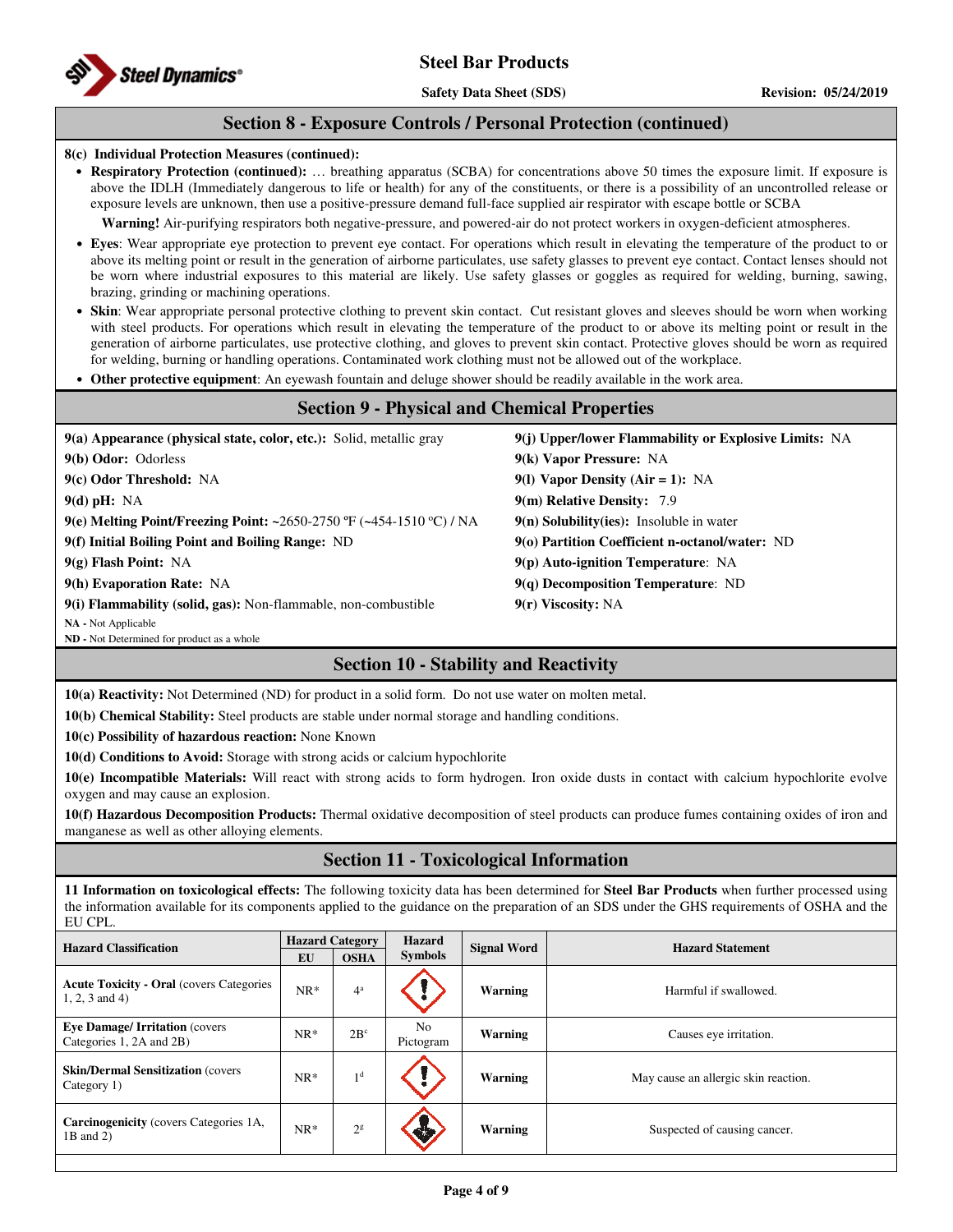

**Safety Data Sheet (SDS)** Revision: 05/24/2019

## **Section 11 - Toxicological Information (continued)**

| 11 Information on toxicological effects (continued):                                                         |                        |             |                |                    |                                                                                        |  |
|--------------------------------------------------------------------------------------------------------------|------------------------|-------------|----------------|--------------------|----------------------------------------------------------------------------------------|--|
| <b>Hazard Classification</b>                                                                                 | <b>Hazard Category</b> |             | <b>Hazard</b>  | <b>Signal Word</b> | <b>Hazard Statement</b>                                                                |  |
|                                                                                                              | EU                     | <b>OSHA</b> | <b>Symbols</b> |                    |                                                                                        |  |
| <b>Toxic Reproduction</b> (covers Categories)<br>1A. 1B and 2)                                               | $NR*$                  | $2^h$       |                | Warning            | Suspected of damaging fertility or the unborn child.                                   |  |
| <b>Specific Target Organ Toxicity (STOT)</b><br><b>Following Single Exposure (covers)</b><br>Categories 1-3) | $NR*$                  | $3^{i}$     |                | Warning            | May cause respiratory irritation.                                                      |  |
| <b>STOT following Repeated Exposure</b><br>(covers Categories 1 and 2)                                       | $NR*$                  |             |                | <b>Danger</b>      | Causes damage to lungs and brain through prolonged or repeated<br>inhalation exposure. |  |

\* Not Rated, Semi-formed steel products are considered articles under Reach regulation (REACH REGULATION (EC) No 1907/2006) and are not subject to classification under CLP regulation (REGULATION (EC) No 1272/2008).

a. No LC<sup>50</sup> or LD<sup>50</sup> has been established for **Steel Bar Products** as a mixture. The following data has been determined for the components:

• **Iron:** Rat  $LD_{50} = 98.6$  g/kg (REACH) Rat LD50 =1060 mg/kg (IUCLID) Rat LD50 =984 mg/kg (IUCLID) Rabbit LD50 =890 mg/kg (IUCLID) Guinea Pig  $LD_{50} = 20$  g/kg (TOXNET)

- **Carbon :** LD<sub>50</sub> = >10,000 mg/kg (Oral/ Rat) • **Copper:** Rat LD<sub>50</sub> = 481 mg/kg (REACH)
	- $Rat LD<sub>50</sub> > 2500$  mg/kg (REACH)
- **Manganese:** Rat LD<sub>50</sub> > 2000 mg/kg (REACH)
- Rat LD50 > 9000 mg/kg (NLM Toxnet)

• **Nickel:** LD<sub>50</sub> > 9000 mg/kg (Oral/Rat)

b. No Skin (Dermal) Irritation data available for **Steel Bar Products** as a mixture or its individual components.

c. No Eye Irritation data available for **Steel Bar Products** as a mixture. The following Eye Irritation information was found for the components:

- **Iron:** Causes eye irritation.
- **Nickel:** Slight eye irritation from particulate abrasion only.
- d. No Skin (Dermal) Sensitization data available for **Steel Bar Products** as a mixture. The following Skin (Dermal) Sensitization information was found for the components:
	- **Nickel:** May cause allergic skin sensitization.
- e. No Respiratory Sensitization data available for **Steel Bar Products** as a mixture or its components.
- f. No Germ Cell Mutagenicity data available for **Steel Bar Products** as a mixture. The following Mutagenicity and Genotoxicity information was found for the components:
	- **Iron:** IUCLID has found some positive and negative findings in vitro.
	- **Nickel:** EU RAR has found positive results in vitro and in vivo but insufficient data for classification.
- g. Carcinogenicity: IARC, NTP, and OSHA do not list **Steel Bar Products** as carcinogens. The following Carcinogenicity information was found for the components:
	- **Welding Fumes -** IARC Group 2B carcinogen, a mixture that is possibly carcinogenic to humans.
	- **Nickel and certain nickel compounds** Group 2B metallic nickel Group 1 nickel compounds ACGIH confirmed human carcinogen. Nickel EURAR Insufficient evidence to conclude carcinogenic potential in animals or humans; suspect carcinogen classification Category 2 Suspected of causing cancer.
- h. No Toxic Reproduction data available for **Steel Bar Products** as a mixture. The following Toxic Reproductive information was found for the components:
	- **Nickel**: Effects on fertility.
- i. No Specific Target Organ Toxicity (STOT) following a Single Exposure data available for **Steel Bar Products** as a mixture. The following STOT following a Single Exposure data was found for the components:
	- **Iron**: Irritating to Respiratory tract.
- j. No Specific Target Organ Toxicity (STOT) following Repeated Exposure data was available for **Steel Bar Products** as a whole. The following STOT following Repeated Exposure data was found for the components:
	- **Nickel**: Rat 4 wk inhalation LOEL 4 mg/m<sup>3</sup> Lung and Lymph node histopathology. Rat 2 yr inhalation LOEL 0.1 mg/ m<sup>3</sup> Pigment in kidney, effects on hematopoiesis spleen and bone marrow and adrenal tumor. Rat 13 Week Inhalation LOAEC 1.0 mg/m<sup>3</sup> Lung weights, and Alveolar histopathology.
	- **Manganese**: Inhalation of metal fumes Degenerative changes in human Brain; Behavioral: Changes in motor activity and muscle weakness (Whitlock *et al.,* 1966).
	- **Copper:** Target organs affected **-** Skin, eyes liver, kidneys and respiratory tract.

The above toxicity information was determined from available scientific sources to illustrate the prevailing posture of the scientific community. The scientific resources includes: The American Conference of Governmental Industrial Hygienist (ACGIH) Documentation of the Threshold Limit Values (TLVs) and Biological Exposure indices (BEIs) with Other Worldwide Occupational Exposure Values 2009, The International Agency for Research on Cancer (IARC), The National Toxicology Program (NTP) updated documentation, the World Health Organization (WHO) and other available resources, the International Uniform Chemical Information Database (IUCLID), European Union Risk Assessment Report (EU-RAR), Concise International Chemical Assessment Documents (CICAD), European Union Scientific Committee for Occupational Exposure Limits (EU-SCOEL), Agency for Toxic Substances and Disease Registry (ATSDR), Hazardous Substance Data Bank (HSDB), and International Programme on Chemical Safety (IPCS), European Union Classification, Labeling and Packaging. (EU CPL), Regulation on Registration, Evaluation, Authorization and Restriction of Chemicals (REACH), International Uniform Chemical Information Database (IUCLID), TOXicology Data NETwork (TOXNET), European Risk Assessment Reports (EU RAR).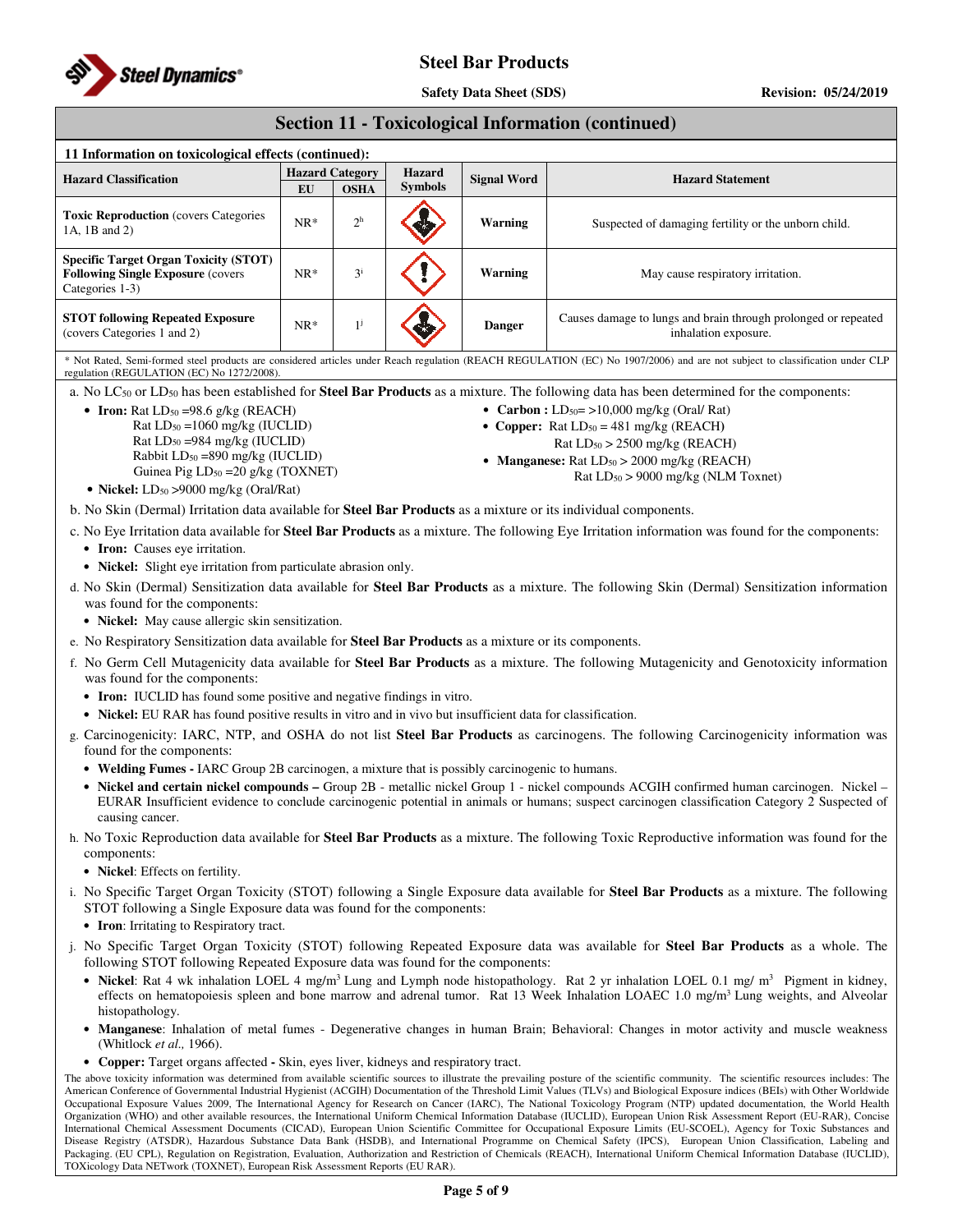

## **Section 11 - Toxicological Information (continued)**

### **11 Information on toxicological effects (continued):**

The following health hazard information is provided regardless to classification criteria and is based on the individual component(s) and potential resultant components from further processing:

#### **Acute Effects:**

- **Inhalation:** Excessive exposure to high concentrations of metal dust may cause irritation to the eyes, skin and mucous membranes of the upper respiratory tract. Excessive inhalation of fumes of freshly formed metal oxide particles sized below 1.5 micrometer and usually between 0.02-0.05 micrometers from many metals can produce an acute reaction known as "metal fume fever". Symptoms consist of chills and fever (very similar to and easily confused with flu symptoms), metallic taste in the mouth, dryness and irritation of the throat followed by weakness and muscle pain. The symptoms come on in a few hours after excessive exposures and usually last from 12 to 48 hours. Long-term effects from metal fume fever have not been noted. Freshly formed oxide fumes of manganese have been associated with causing metal fume fever.
- **Eye:** Excessive exposure to high concentrations of metal dust may cause irritation to the eyes.
- **Skin:** Skin contact with metal dusts may cause irritation or sensitization, possibly leading to dermatitis. Skin contact with metallic fumes and dusts may cause physical abrasion.
- **Ingestion:** Ingestion of harmful amounts of this product as distributed is unlikely due to its solid insoluble form. Ingestion of metal dust may cause nausea or vomiting.

#### **Acute Effects by component:**

- **Iron and iron oxides:** Iron is harmful if swallowed, causes skin irritation, and causes eye irritation. Contact with iron oxide has been reported to cause skin irritation and serious eye damage. Particles of iron or iron compounds, which become imbedded in the eye, may cause rust stains unless removed fairly promptly.
- **Chromium and chromium oxides:** Hexavalent chrome causes damage to gastrointestinal tract, lung, severe skin burns and eye damage, serious eye damage, skin contact may cause an allergic skin reaction. Inhalation may cause allergic or asthmatic symptoms or breathing difficulties.
- **Manganese and manganese oxides:** Manganese and Manganese oxide are harmful if swallowed.
- **Nickel and nickel oxides:** Nickel may cause allergic skin sensitization. Nickel oxide may cause an allergic skin.
- **Copper and copper oxides:** Copper may cause allergic skin reaction. Copper oxide is harmful if swallowed, causes skin and eye irritation, and may cause an allergic skin reaction.
- **Carbon:** Not Reported/ Not Classified

### **Delayed (chronic) Effects by component:**

- **Iron and iron oxides**: Chronic inhalation of excessive concentrations of iron oxide fumes or dusts may result in the development of a benign pneumoconiosis, called siderosis, which is observable as an X-ray change. No physical impairment of lung function has been associated with siderosis. Inhalation of excessive concentrations of ferric oxide may enhance the risk of lung cancer development in workers exposed to pulmonary carcinogens. Iron oxide is listed as a Group 3 (not classifiable) carcinogen by the International Agency for Research on Cancer (IARC).
- **Chromium and chromium oxides:** The health hazards associated with exposure to chromium are dependent upon its oxidation state. The metal form (chromium as it exists in this product) is of very low toxicity. The hexavalent form is very toxic. Repeated or prolonged exposure to hexavalent chromium compounds may cause respiratory irritation, nosebleed, ulceration and perforation of the nasal septum. Industrial exposure to certain forms of hexavalent chromium has been related to an increased incidence of cancer. NTP (The National Toxicology Program) Fourth Annual report on Carcinogens cites "certain Chromium compounds" as human carcinogens. ACGIH has reviewed the toxicity data and concluded that chromium metal is not classifiable as a human carcinogen. Hexavalent chromium may cause genetic defects and is suspected of damaging the unborn child. Developmental toxicity in the mouse, suspected of damaging fertility or the unborn child.
- **Manganese and manganese oxides:** Chronic exposure to high concentrations of manganese fumes and dusts may adversely affect the central nervous system with symptoms including languor, sleepiness, weakness, emotional disturbances, spastic gait, mask-like facial expression and paralysis. Animal studies indicate that manganese exposure may increase susceptibility to bacterial and viral infections. Occupational overexposure (Manganese) is a progressive, disabling neurological syndrome that typically begins with relatively mild symptoms and evolves to include altered gait, fine tremor, and sometimes, psychiatric disturbances. May cause damage to lungs with repeated or prolonged exposure. Neurobehavioral alterations in worker populations exposed to manganese oxides include: speed and coordination of motor function are especially impaired.
- **Nickel and nickel oxides:** Exposure to nickel dusts and fumes can cause sensitization dermatitis, respiratory irritation, asthma, pulmonary fibrosis, edema, and may cause nasal or lung cancer in humans. Nickel causes damage to lungs through prolonged or repeated inhalation exposure. IARC lists nickel and certain nickel compounds as Group 2B carcinogens (sufficient animal data). ACGIH 2015 TLVs® and BEIs® lists insoluble nickel compounds as confirmed human carcinogens. Nickel is suspected of damaging the unborn child.
- **Copper and copper oxides**: Inhalation of high concentrations of freshly formed oxide fumes and dusts of copper can cause metal fume fever. Chronic inhalation of copper dust has caused, in animals, hemolysis of the red blood cells, deposition of hemofuscin in the liver and pancreas, injury to lung cells and gastrointestinal symptoms.
- **Carbon:** Chronic inhalation may lead to decreased pulmonary function.

# **Section 12 - Ecological Information**

**12(a) Ecotoxicity (aquatic & terrestrial):** No Data Available for **Steel Bar Products** as sold/shipped. However, individual components of the product when processed have been found to be toxic to the environment. Metal dusts may migrate into soil and groundwater and be ingested by wildlife as follows:

- **Iron Oxide**: LC<sub>50</sub>: >1000 mg/L; Fish 48 h-EC<sub>50</sub> > 100 mg/L (Currenta, 2008k); 96 h-LC<sub>0</sub>  $\geq$  50,000 mg/L Test substance: Bayferrox 130 red (95 97% Fe2O3; < 4% SiO2 and Al2O3) (Bayer, 1989a).
- **Nickel Oxide:** IUCLID found LC<sub>50</sub> in fish, invertebrates and algae > 100 mg/l.

**12(b) Persistence & Degradability**: No Data Available for **Steel Bar Products** as sold/shipped or individual components.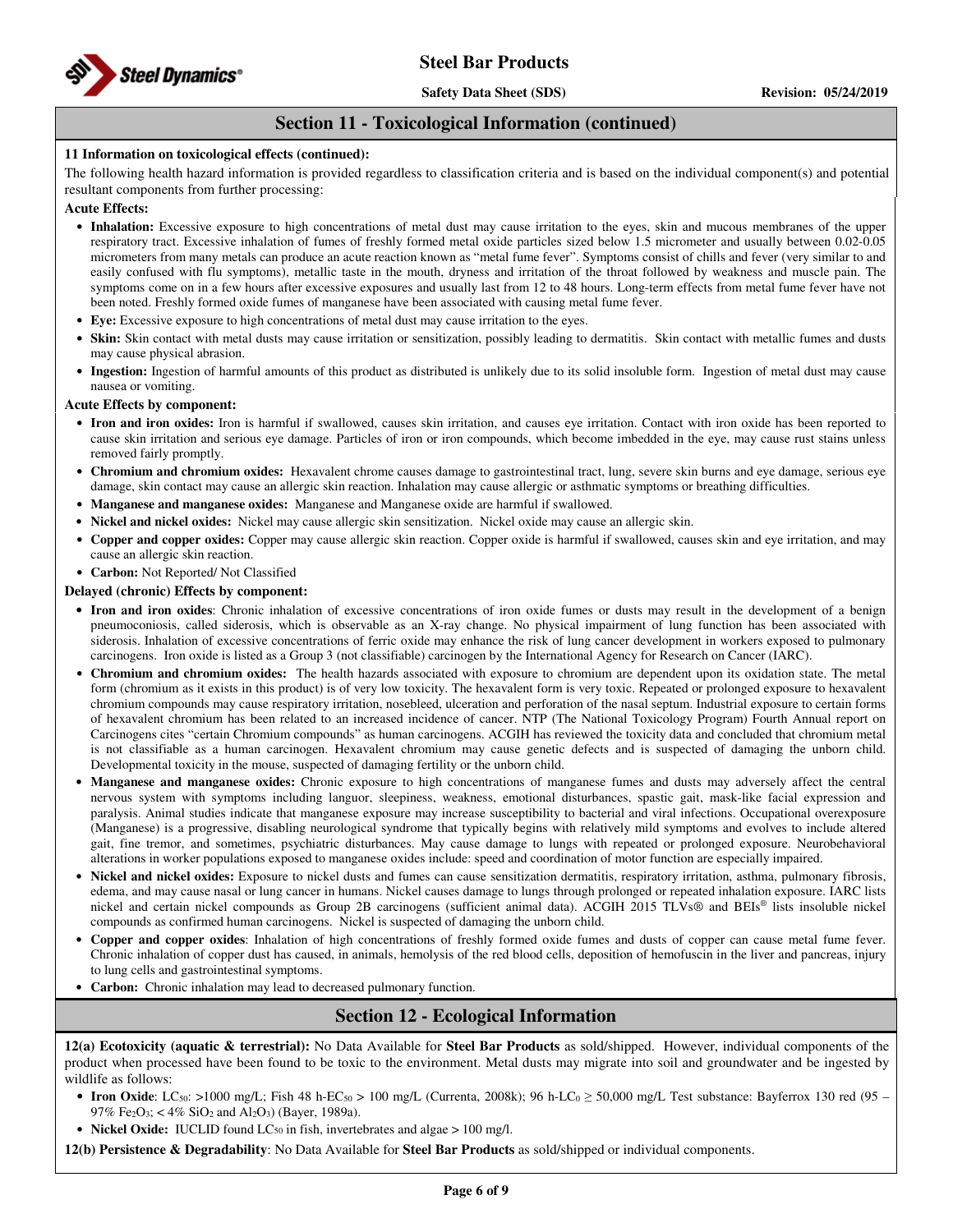

**Safety Data Sheet (SDS)** Revision: 05/24/2019

## **Section 12 - Ecological Information (continued)**

**12(c) Bioaccumulative Potential**: No Data Available for **Steel Bar Products** as sold/shipped or individual components.

**12(d) Mobility (in soil)**: No data available for **Steel Bar Products** as sold/shipped. However, individual components of the product have been found to be absorbed by plants from soil.

**12(e) Other adverse effects:** None Known

**Additional Information:** 

**Hazard Category:** Not Reported **Signal Word:** No Signal Word **Hazard Symbol:** No Symbol

**Hazard Statement:** No Statement

# **Section 13 - Disposal Considerations**

**Disposal:** Steel scrap should be recycled whenever possible. Product dusts and fumes from processing operations should also be recycled, or classified by a competent environmental professional and disposed of in accordance with applicable federal, state or local regulations.

**Container Cleaning and Disposal:** Follow applicable federal, state and local regulations. Observe safe handling precautions. European Waste Catalogue (EWC): 16-01-17 (ferrous metals), 12-01-99 (wastes not otherwise specified), 16-03-04 (off specification batches and unused products), or 15-01-04 (metallic packaging).

**Please note this information is for Steel Bar Products in its original form. Any alterations can void this information**.

## **Section 14 - Transport Information**

## **14 (a-g) Transportation Information:**

**UN No.:** NA **Packing Group:** NA

**US Department of Transportation (DOT)** under 49 CFR 172.101 **does not** regulate **Steel Bar Products** as a hazardous material. All federal, state, and local laws and regulations that apply to the transport of this type of material must be adhered to.

| <b>Shipping Name:</b> Not Applicable (NA) | <b>Packaging Authorizations</b> | <b>Quantity Limitations</b>            |
|-------------------------------------------|---------------------------------|----------------------------------------|
| <b>Shipping Symbols: NA</b>               | a) Exceptions: NA               | a) Passenger, Aircraft, or Railcar: NA |
| <b>Hazard Class: NA</b>                   | b) Group: NA                    | b) Cargo Aircraft Only: NA             |
| UN No.: NA                                | c) Authorization: NA            | <b>Vessel Stowage Requirements</b>     |
| <b>Packing Group: NA</b>                  |                                 | a) Vessel Stowage: NA                  |
| <b>DOT/IMO Label: NA</b>                  |                                 | b) Other: NA                           |
| <b>Special Provisions (172.102): NA</b>   |                                 | <b>DOT Reportable Quantities: NA</b>   |

**International Maritime Dangerous Goods (IMDG) and the Regulations Concerning the International Carriage of Dangerous Goods by Rail (RID)** classification, packaging and shipping requirements follow the US DOT Hazardous Materials Regulation.

**Regulations Concerning the International Carriage of Dangerous Goods by Road (ADR) does not** regulate **Steel Bar Products** as a hazardous material.

| <b>Shipping Name:</b> Not Applicable (NA)                                                                           | Packaging                    |                                   |                            | <b>Portable Tanks &amp; Bulk Containers</b> |  |
|---------------------------------------------------------------------------------------------------------------------|------------------------------|-----------------------------------|----------------------------|---------------------------------------------|--|
| <b>Classification Code: NA</b>                                                                                      |                              | a) Packing Instructions: NA       |                            | a) Instructions: NA                         |  |
| <b>UN No.: NA</b>                                                                                                   |                              | b) Special Packing Provisions: NA | b) Special Provisions: NA  |                                             |  |
| <b>Packing Group: NA</b>                                                                                            |                              | c) Mixed Packing Provisions: NA   |                            |                                             |  |
| <b>ADR Label: NA</b>                                                                                                |                              |                                   |                            |                                             |  |
| <b>Special Provisions: NA</b>                                                                                       |                              |                                   |                            |                                             |  |
| <b>Limited Quantities: NA</b>                                                                                       |                              |                                   |                            |                                             |  |
| <b>International Air Transport Association (IATA) does not regulate Steel Bar Products as a hazardous material.</b> |                              |                                   |                            |                                             |  |
| <b>Shipping Name:</b> Not Applicable (NA)                                                                           | Passenger & Cargo Aircraft   |                                   | <b>Cargo Aircraft Only</b> | <b>Special Provisions:</b>                  |  |
| <b>Class/Division: NA</b>                                                                                           | <b>Limited Quantity (EQ)</b> |                                   | <b>Pkg Inst: NA</b>        | NΑ                                          |  |
| <b>Hazard Label (s): NA</b>                                                                                         | <b>Pkg Inst: NA</b>          | <b>Pkg Inst: NA</b>               |                            |                                             |  |
| <b>TTTTTTT</b>                                                                                                      |                              |                                   | Mov Not Oty/Dkg            | <b>ERG Code: NA</b>                         |  |

**Excepted Quantities (EQ):** NA NA NA Pkg Inst – Packing Instructions Max Net Qty/Pkg – Maximum Net Quantity per Package ERG – Emergency Response Drill Code

**Max Net Qty/Pkg:** 

**Max Net Qty/Pkg:**

NA

**Max Net Qty/Pkg:**

**Transport Dangerous Goods (TDG) Classification: Steel Bar Products** does not have a TDG classification.

## **Section 15 - Regulatory Information**

**Regulatory Information**: *The following listing of regulations relating to a Steel Dynamics product may not be complete and should not be solely relied upon for all regulatory compliance responsibilities.* This product and/or its constituents are subject to the following regulations: **OSHA Regulations:** Air Contaminant (29 CFR 1910.1000, Table Z-1, Z-2, Z-3): The product, **Steel Bar Products** as a whole is not listed. However, individual components of the product are listed: Refer to Section 8, Exposure Controls and Personal Protection.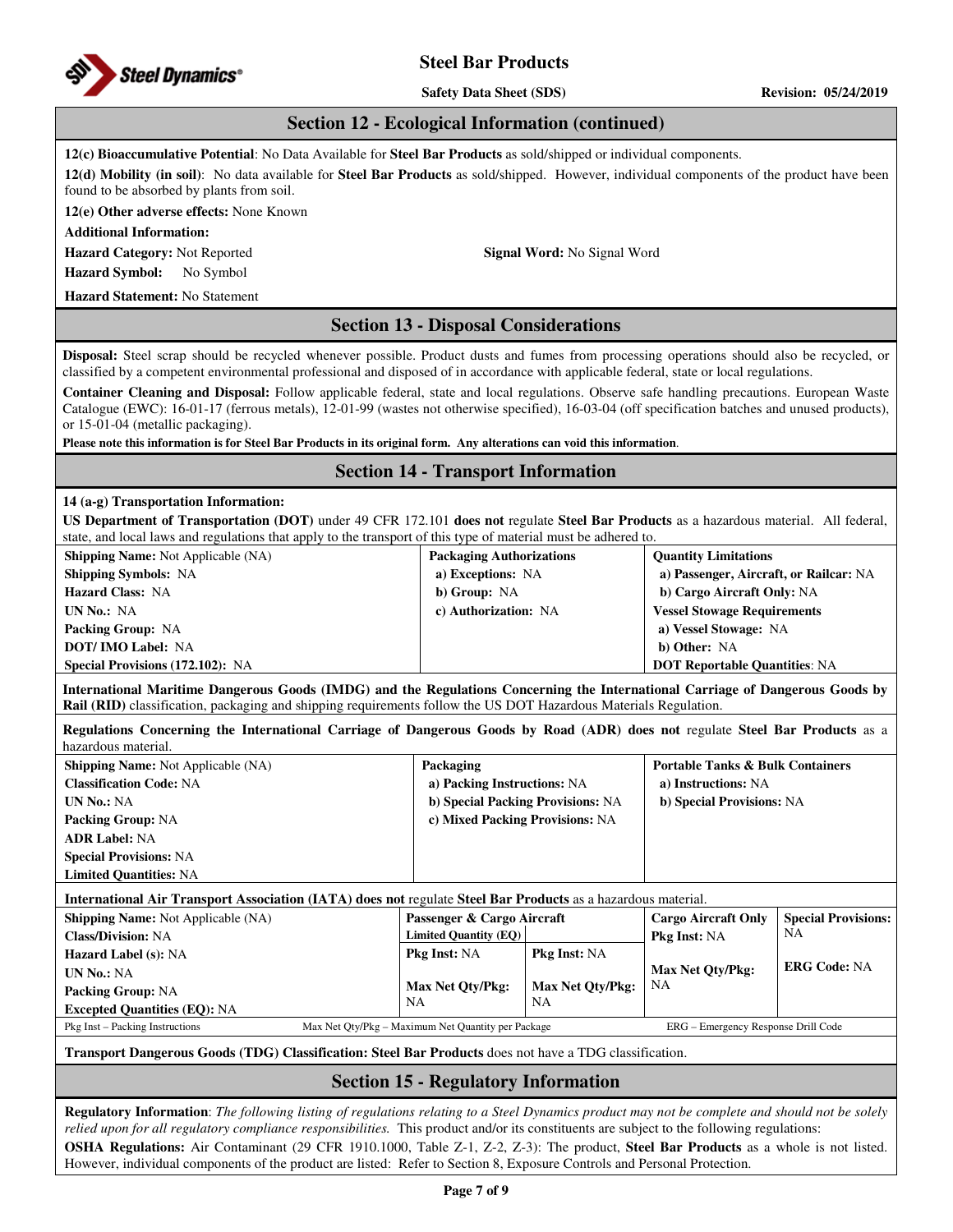

## **Section 15 - Regulatory Information (continued)**

| <b>EPA Regulations:</b> The product, <b>Steel Bar Products</b> is not listed as a whole. However, individual components of the product are listed: |                                  |  |  |  |  |
|----------------------------------------------------------------------------------------------------------------------------------------------------|----------------------------------|--|--|--|--|
| <b>Components</b>                                                                                                                                  | <b>Regulations</b>               |  |  |  |  |
| Iron                                                                                                                                               | <b>SDWA</b>                      |  |  |  |  |
| Chromium                                                                                                                                           | CERCLA, SARA 313                 |  |  |  |  |
| Manganese                                                                                                                                          | SARA 313, TSCA                   |  |  |  |  |
| Nickel                                                                                                                                             | CERCLA, CWA, SARA 313, TSCA      |  |  |  |  |
| Copper                                                                                                                                             | CERCLA, CWA, SARA 313, TSCA SDWA |  |  |  |  |

#### **SARA Potential Hazard Categories:** Immediate Acute Health Hazard; Delayed Chronic Health Hazard

**Section 313 Supplier Notification:** The product, **Steel Bar Products** contains the following toxic chemicals subject to the reporting requirements of section 313 of the Emergency Planning and Community Right-to-Know Act and 40 CFR part 372:

| $CAS \#$  | <b>Chemical Name</b> | <b>Percent by Weight</b> |
|-----------|----------------------|--------------------------|
| 7440-47-3 | Chromium             | $14 \text{ max}$         |
| 7439-96-5 | Manganese            | 5 max                    |
| 7440-02-0 | Nickel               | 4 max                    |
| 7440-50-8 | Copper               | $1.5 \text{ max}$        |

#### **Regulations Key:**

CAA Clean Air Act (42 USC Sec. 7412; 40 CFR Part 61 [As of: 8/18/06])

CERCLA Comprehensive Environmental Response, Compensation and Liability Act (42 USC Secs. 9601(14), 9603(a); 40 CFR Sec. 302.4, Table 302.4, Table 302.4 and App. A)

CWA Clean Water Act (33 USC Secs. 1311; 1314(b), (c), (e), (g); 136(b), (c); 137(b), (c) [as of 8/2/06])

RCRA Resource Conservation Recovery Act (42 USC Sec. 6921; 40 CFR Part 261 App VIII)

SARA Superfund Amendments and Reauthorization Act of 1986 Title III Section 302 Extremely Hazardous Substances (42 USC Secs. 11023, 13106; 40 CFR sec. 372.65) and Section 313 Toxic Chemicals (42 USC secs. 11023, 13106; 40 CFR Sec. 372.65 [as of 6/30/05])

TSCA Toxic Substance Control Act (15 U.S.C. s/s 2601 et seq. [1976]) SDWA Safe Drinking Water Act (42 U.S.C. s/s 300f et seq. [1974])

**State Regulations:** The product, **Steel Bar Products** as a whole is not listed in any state regulations. However, individual components of the

product are listed in various state regulations:

Pennsylvania Right to Know: Contains regulated material in the following categories:

- Hazardous Substances: Chromium, Manganese, Nickel and Copper
- Environmental Hazards: Chromium, Manganese, Nickel and Copper
- Special Hazardous Substance: Chromium and Nickel

California Prop 65 **WARNING:** This product can expose you to nickel and hexavalent chromium, which are known to the State of California to cause cancer, and hexavalent chromium, which is known to the State of California to cause birth defects or other reproductive harm. For more information go to www.P65Warnings.ca.gov.

New Jersey: Contains regulated material in the following categories:

- Hazardous Substance: Chromium, Manganese, Nickel and Copper
- Environmental Hazards: Chromium, Manganese, Nickel and Copper
- Special Hazardous Substance: Chromium and Manganese

Minnesota: Chromium, Manganese and Nickel

Massachusetts: Chromium, Manganese (compounds), Nickel (compounds) and Copper

#### **Other Regulations:**

**WHMIS Classification (Canadian):** The product, **Steel Bar Products** is not listed as a whole. However individual components are listed.

| Ingredients | <b>WHMIS Classification</b>                                                                          |  |  |  |
|-------------|------------------------------------------------------------------------------------------------------|--|--|--|
| Chromium    | Combustible dusts                                                                                    |  |  |  |
| Manganese   | Reproductive toxicity - Category 2; Specific target organ toxicity - repeated exposure - Category 1; |  |  |  |
|             | Combustible dusts                                                                                    |  |  |  |
| Nickel      | Skin sensitization – Category 1; Carcinogenicity – Category 2;                                       |  |  |  |
|             | Specific target organ toxicity – repeated exposure - Category 1                                      |  |  |  |
| Copper      | Combustible Dusts - Category 1                                                                       |  |  |  |

This product has been classified in accordance with the hazard criteria of the Controlled Products Regulations and the SDS contains all the information required by the Controlled Products **Regulations** 

## **Section 16 - Other Information**

**Prepared By:** Steel Dynamics Inc (SDI)

6/17/2015 (original) 6/08/2016 (update to comply w/ OSHA 2012 GHS & Canada WHMIS 2015 GHS)

**Original Issue Date: Expiration Date:** 05/23/2022 04/07/2017 (update Section 3, composition)